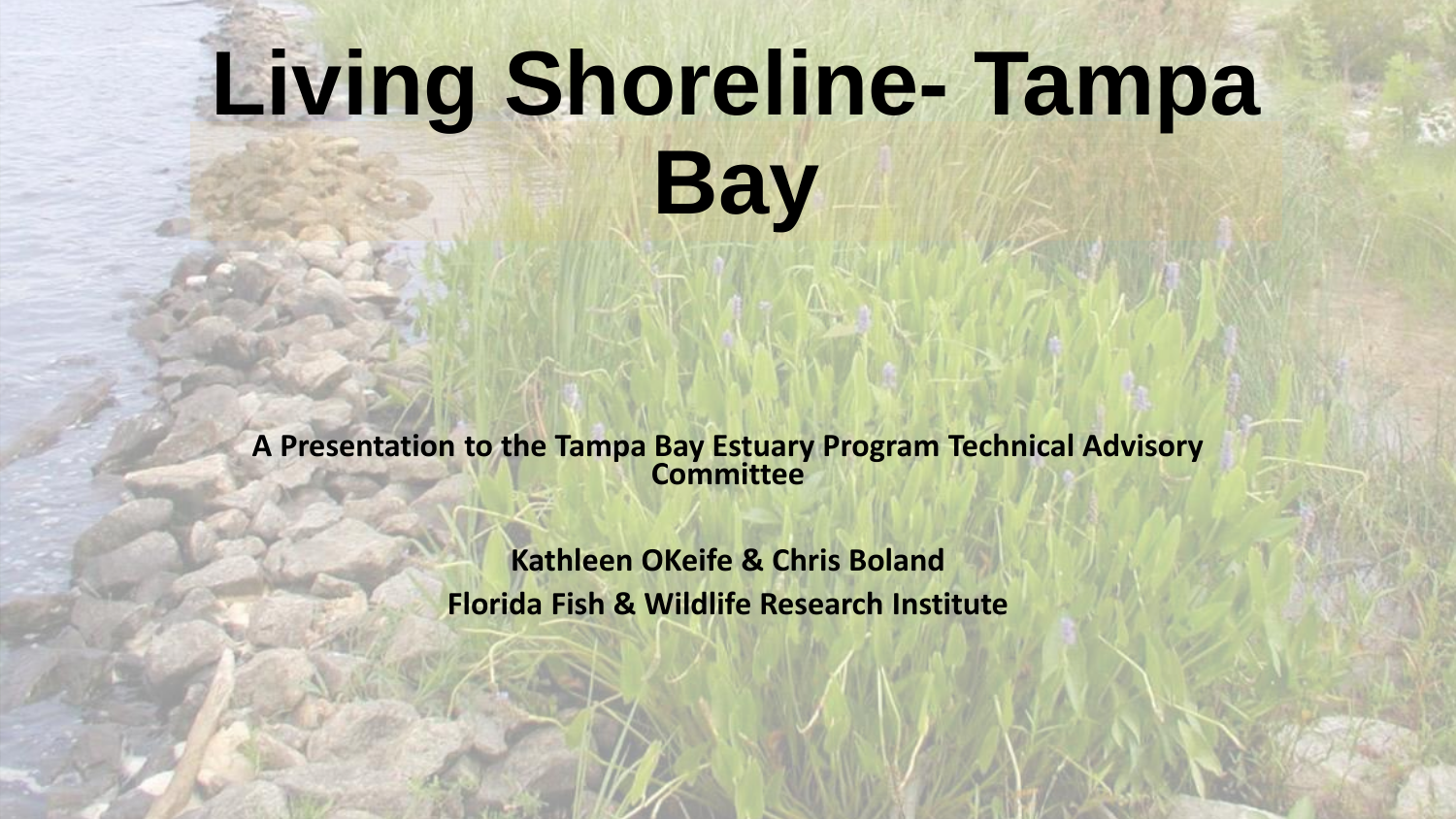# **A Gulf of Mexico Alliance (GOMA) Project**

• **Initiative identified by the GOMA Habitat Priority Issue Team**

• **Living Shoreline Suitability Model (LSSM) was developed by Virginia Institute of Marine Science (VIMS) for use in Chesapeake Bay.**

• **Tampa Bay selected as focus area due to recent Environmental Sensitivity Index (ESI) mapping.**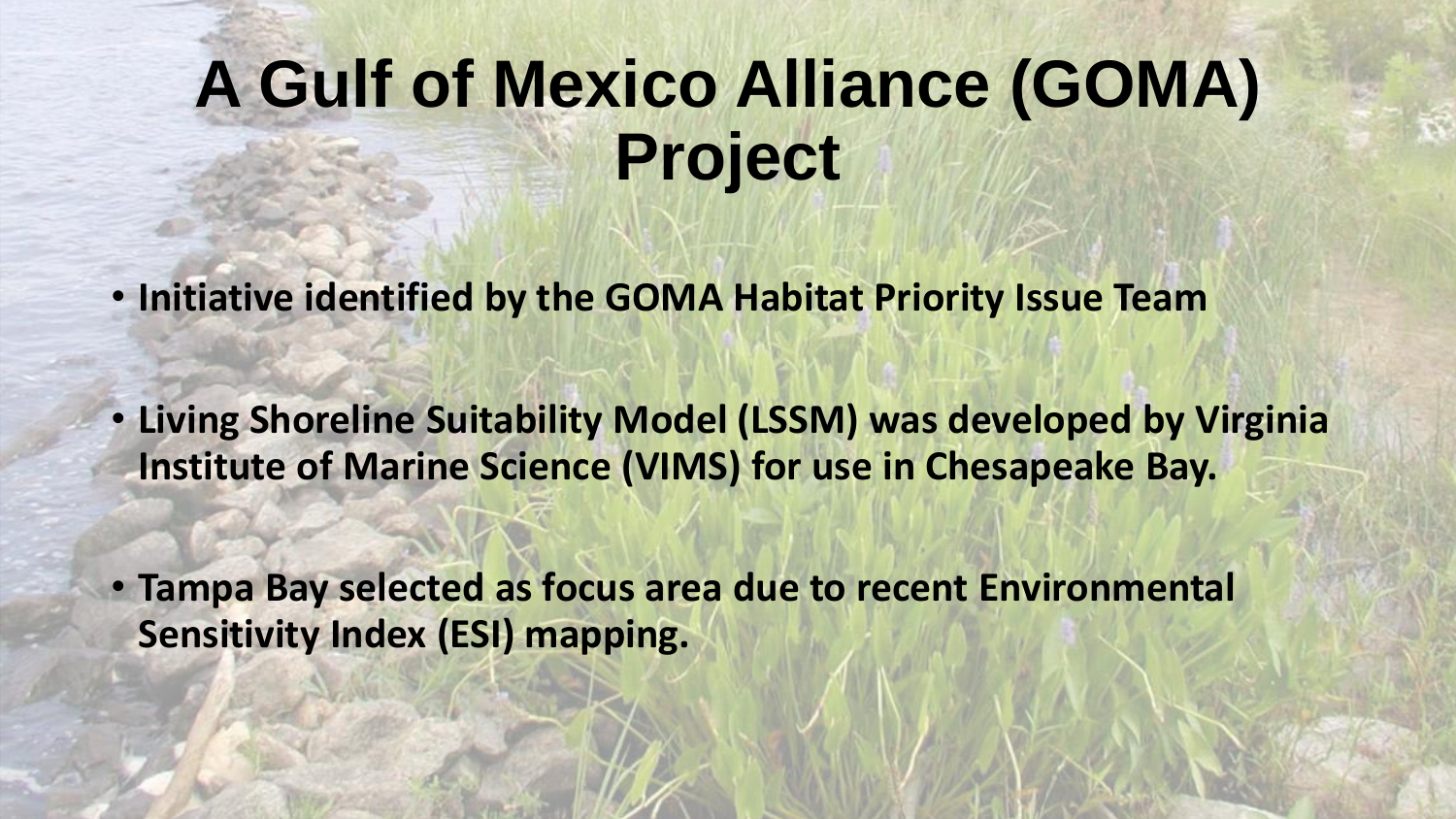Shorelines are Coded According to Their Sensitivity to Oiling From 1 to 10, with 10 Being Most Sensitive

- **EXPOSED VERTICAL ROCKY SHORES EXPOSED SEAWALLS**
- 2 EXPOSED ROCKY PLATFORMS
- **3 FINE-GRAINED SAND BEACHES**
- **4 COARSE-GRAINED SAND BEACHES**
- 5 MIXED SAND AND GRAVEL (SHELL) BEACHES/FILL
- **6 GRAVEL BEACHES/RIPRAP**
- **EXPOSED TIDAL FLATS**
- **SHELTERED ROCKY SHORES/SEAWALLS/ VEGETATED BANKS, SOLID MAN-MADE STRUCTURES**
- 9 SHELTERED TIDAL FLATS
- **10A EXPOSED MARSHES AND/OR MANGROVES** 
	- **10E SHELTERED MARSHES AND/OR MANGROVES**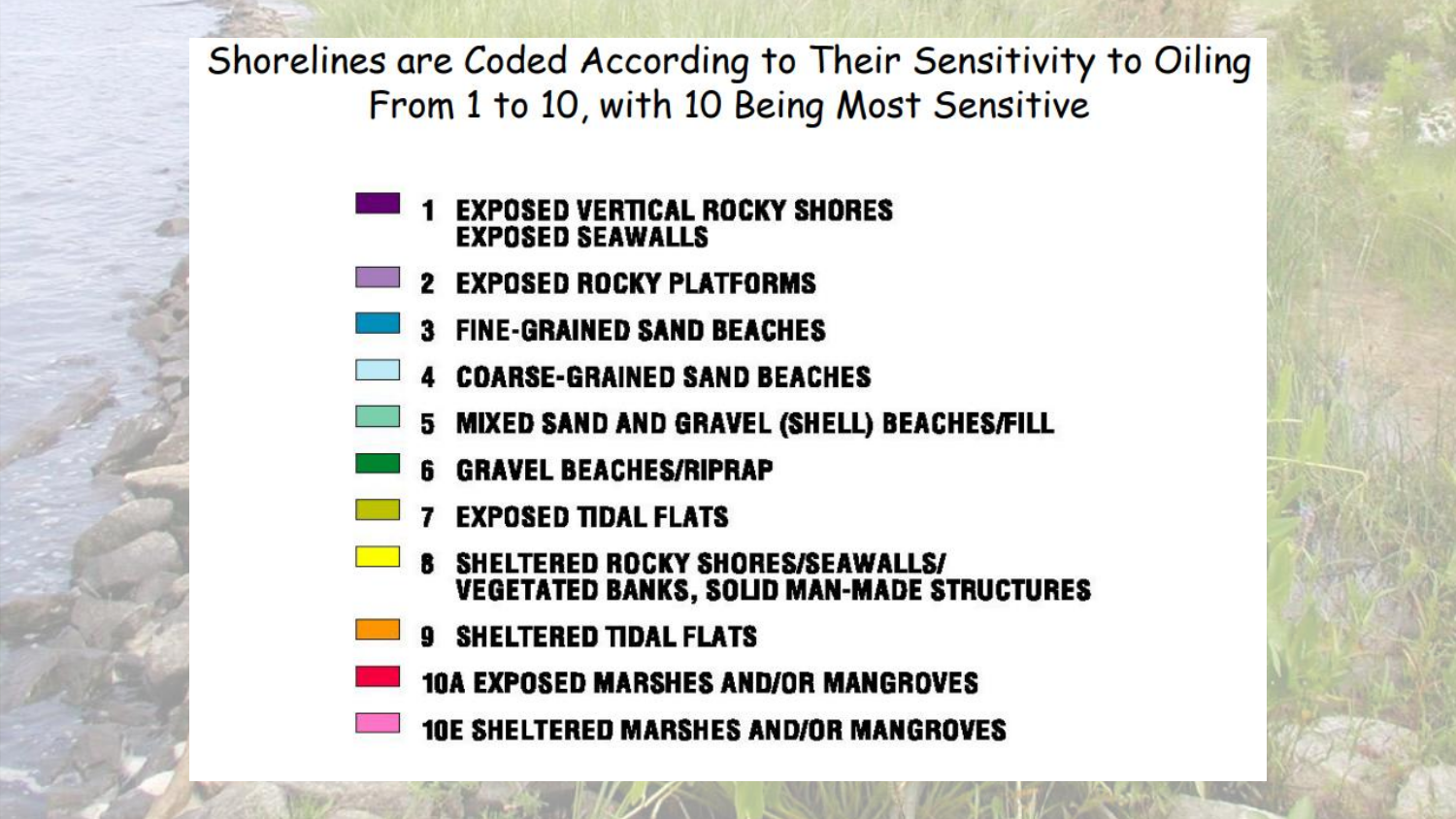# **A Gulf of Mexico Alliance (GOMA) Project**

• **The Tampa Bay LSSM results are being shared with stakeholders including state and non-profit entities; as well as homeowner associations and private businesses on the Bay.**

• **NOAA RESTORE Council has funded a larger effort for 4 estuaries in the Gulf following this example.**

• **A Decision Support Tool is being developed by VIMS as part of the RESTORE project and will suggest specific shoreline solutions for specific targeted areas**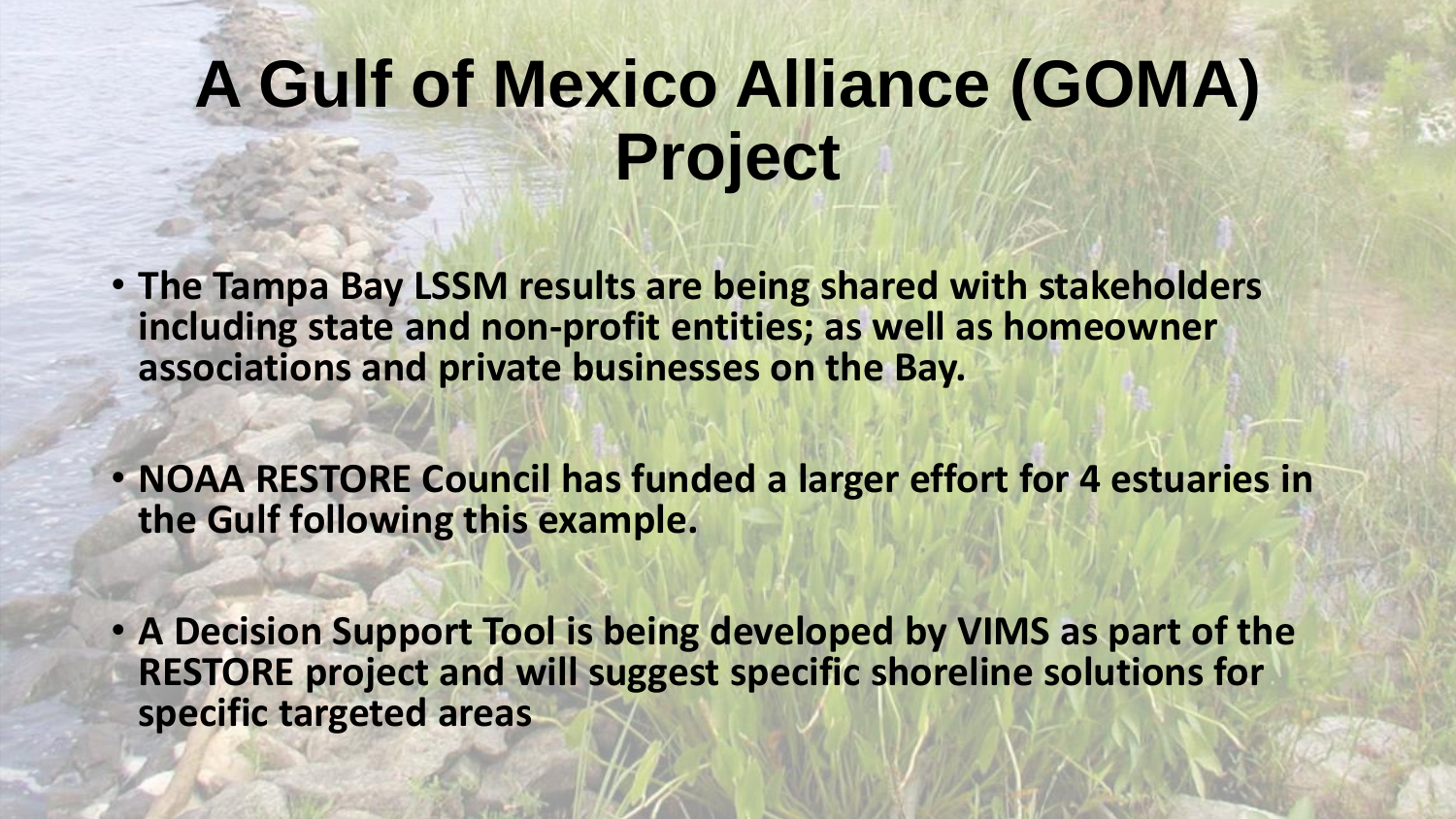### **VIM DST Prototype**

#### **Interactive Shoreline Management Model Application**

| <b>Yes</b><br>2<br>Is the riparian land use forested?<br>$\odot$ No<br>Submit<br>◎ 0 - 60 feet<br>2<br>What is the bank height?<br>greater than 60 feet<br>Submit                           | - How to Use<br>What This Is:<br>The Interactive Shoreline Management Model Application is based on the Shoreline Management Model(SMM) (provide more info)<br>presents the user with questions pertaining the conditions of the shoreline.<br>How To Use It:<br>Questions appear one at a time in the left panel. An unanswered question has a red background. An answered question has a white<br>background. It might be necessary to scroll to see next question.<br>Click the question mark button to display helpful information pertaining to the question. Information will appear in the right panel.<br>Choose your answer then click the SUBMIT button. |
|---------------------------------------------------------------------------------------------------------------------------------------------------------------------------------------------|--------------------------------------------------------------------------------------------------------------------------------------------------------------------------------------------------------------------------------------------------------------------------------------------------------------------------------------------------------------------------------------------------------------------------------------------------------------------------------------------------------------------------------------------------------------------------------------------------------------------------------------------------------------------|
| ⊙ Yes<br>2<br>$\odot$ No<br>Is there a permanent structure that limits bank grading?<br>Submit<br>Marsh and Beach present<br>2<br>Are both marsh and beach present?<br>$\odot$ No<br>Submit | Recommendations will appear in the bottom panel. Recommendations for the upland bank are displayed on the left side of the bottom<br>panel, while shoreline recomendations are displayed on the right side. To see more of the reccomendation, use the scroll bar on the<br>right, or grab the splitter handle between the middle and botton containers and pull up or down.<br>Modifying a previously answered question might result in other questions being reset.<br>To close this help window, click on the symbol in the upper left corner of this panel.                                                                                                    |



Land Use Management: Where bank and/or shoreline approaches are extremely difficult to implement or limited in effectiveness due to existing land use conditions; reduce risk by modifying the upland land use. This may include relocating or elevating buildings, utilities, and other infrastructure and/or managing stormwater. All new construction should be located 100 feet or more from the top of bank. Actions may also include requesting zoning variances for relief from setback and other land use requirements or restrictions that may increase erosion risk.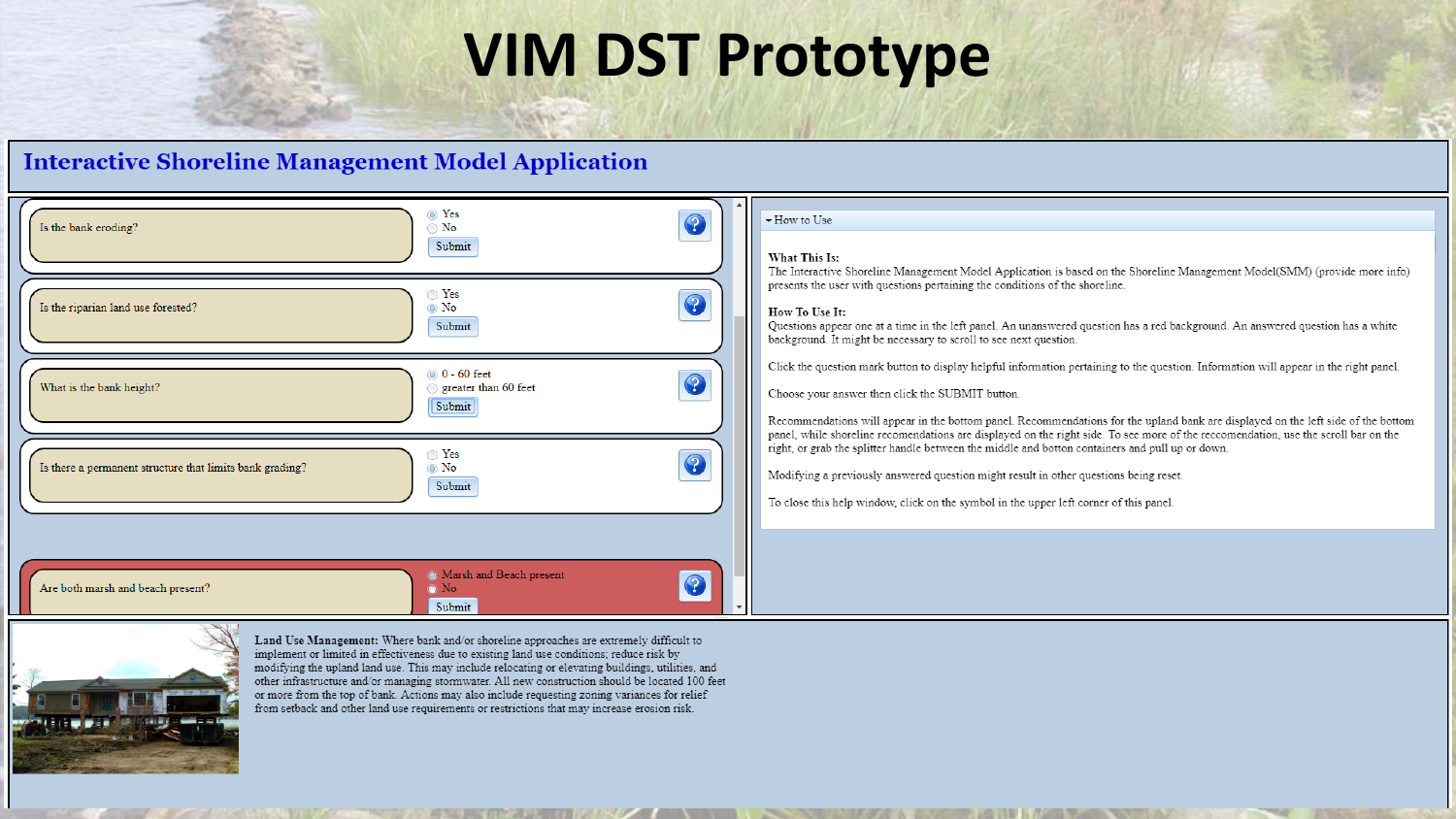## **Demonstration of Model**